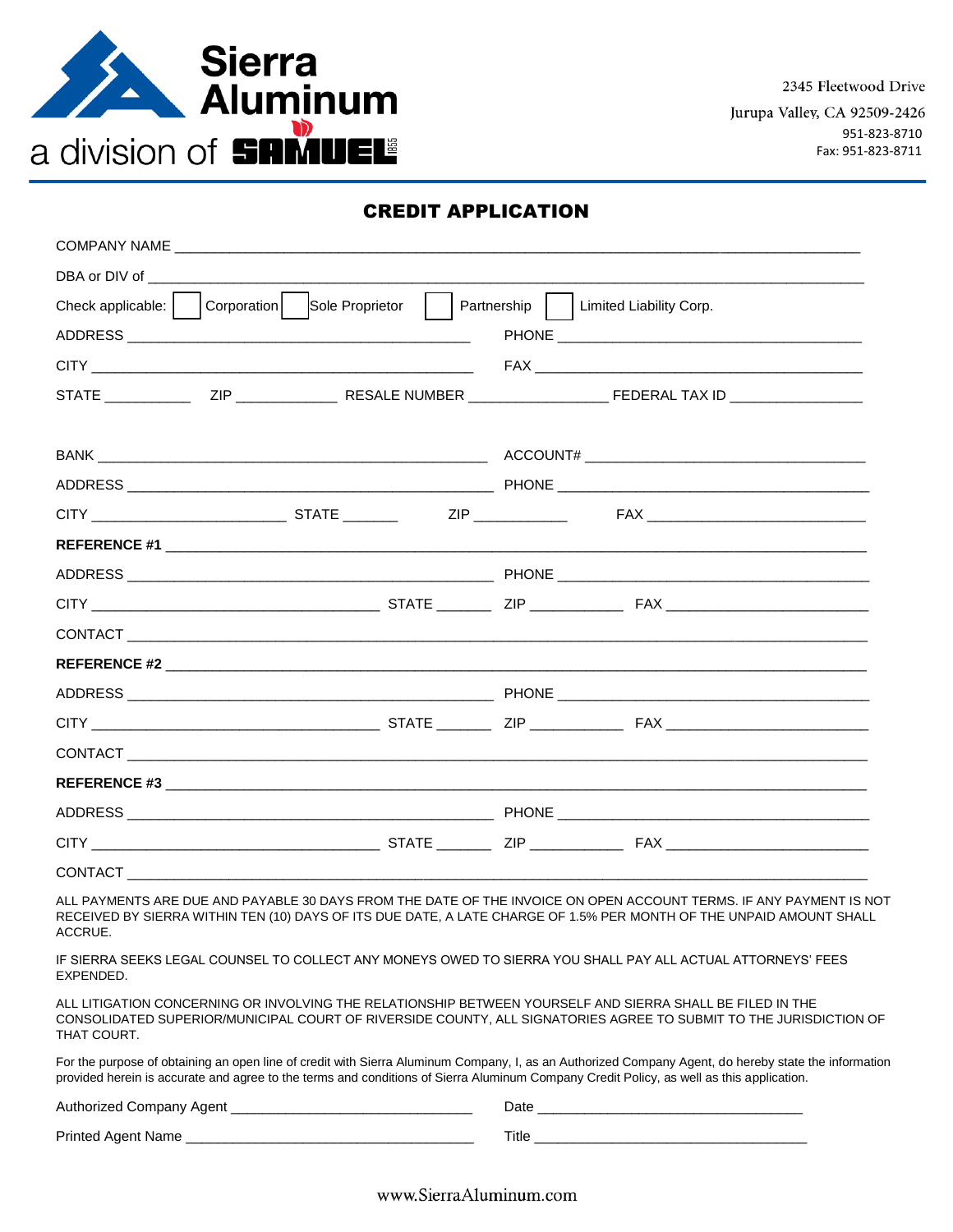

2345 Fleetwood Drive Jurupa Valley, CA 92509-2426 951-823-8710 Fax: 951-823-8711

## **Company Contact Information**

| Company Name:                                                        |                                                                                                                                                                                                                               |  |  |
|----------------------------------------------------------------------|-------------------------------------------------------------------------------------------------------------------------------------------------------------------------------------------------------------------------------|--|--|
| Bill to Address:                                                     |                                                                                                                                                                                                                               |  |  |
|                                                                      |                                                                                                                                                                                                                               |  |  |
| Phone:                                                               |                                                                                                                                                                                                                               |  |  |
| Fax:                                                                 |                                                                                                                                                                                                                               |  |  |
| Ship to Address:                                                     |                                                                                                                                                                                                                               |  |  |
| (If different)                                                       |                                                                                                                                                                                                                               |  |  |
| Phone:                                                               |                                                                                                                                                                                                                               |  |  |
| Fax:                                                                 |                                                                                                                                                                                                                               |  |  |
| Website:                                                             |                                                                                                                                                                                                                               |  |  |
|                                                                      |                                                                                                                                                                                                                               |  |  |
| Purchasing Agent:                                                    |                                                                                                                                                                                                                               |  |  |
| Extension:                                                           |                                                                                                                                                                                                                               |  |  |
| Email:                                                               |                                                                                                                                                                                                                               |  |  |
|                                                                      |                                                                                                                                                                                                                               |  |  |
| Accounts Payable Contact:                                            |                                                                                                                                                                                                                               |  |  |
| Extension:                                                           |                                                                                                                                                                                                                               |  |  |
| Email:                                                               |                                                                                                                                                                                                                               |  |  |
|                                                                      |                                                                                                                                                                                                                               |  |  |
|                                                                      | We have the ability to email order acknowledgements, shipping manifests and invoices. This eliminates the need to mail these<br>documents. If you are interested in this, please provide the necessary email addresses below. |  |  |
| Order Acknowledgements - email to:                                   |                                                                                                                                                                                                                               |  |  |
| Manifests - email to:                                                |                                                                                                                                                                                                                               |  |  |
| Invoices - email to:                                                 |                                                                                                                                                                                                                               |  |  |
|                                                                      |                                                                                                                                                                                                                               |  |  |
| Financial Statements available:                                      | Yes/No                                                                                                                                                                                                                        |  |  |
| Please return this form, along with the credit application email to: |                                                                                                                                                                                                                               |  |  |
|                                                                      | ArcadiaCredit@Samuel.com<br>or Fax: 626-226-5873                                                                                                                                                                              |  |  |
|                                                                      | Any questions, please contact Credit Dept at 626-361-7579                                                                                                                                                                     |  |  |

www.SierraAluminum.com